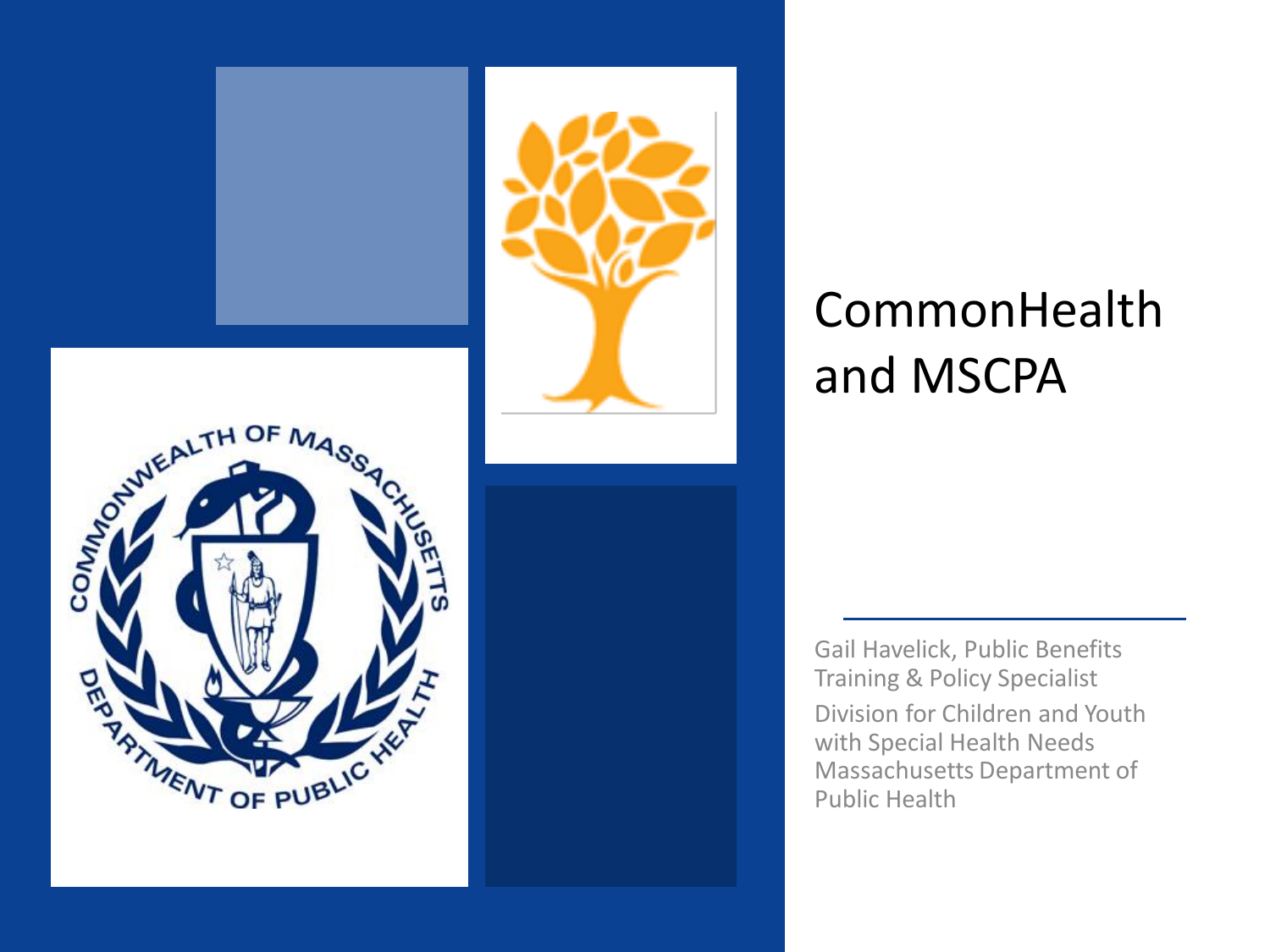## CommonHealth

A state program to purchase MassHealth coverage for Massachusetts residents with disabilities through a sliding premium based on income and family size.

Who can get CommonHealth? A child may be eligible if:

- Family (household) income exceeds eligibility level for MassHealth Standard
- Family income and/or resources exceed eligibility criteria for Supplemental Security Income (SSI)
- Child is living in Massachusetts
- Child has disabilities/medical impairments or chronic illness that qualify for the medical criteria for CommonHealth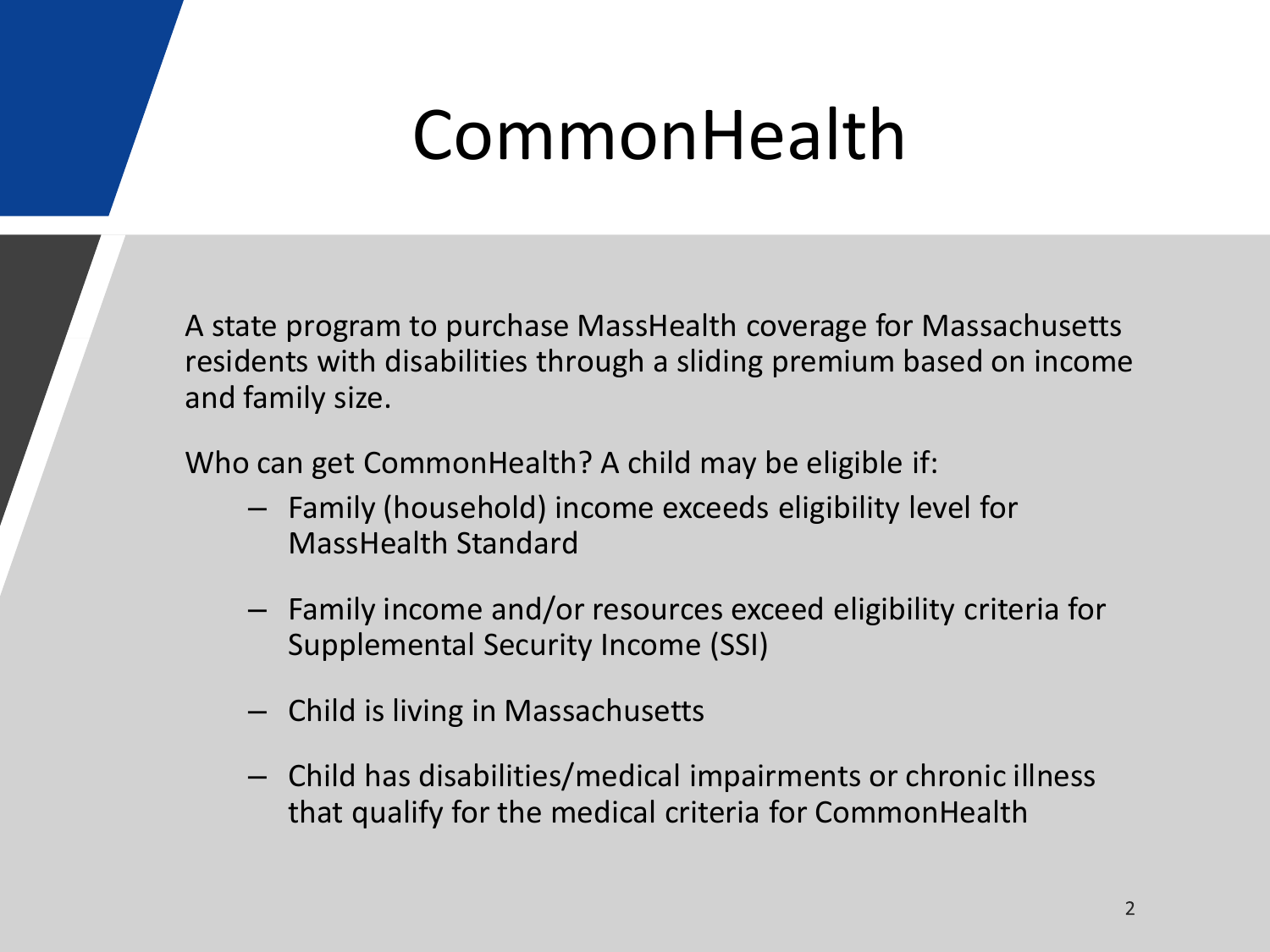Even if the child has private health insurance, the child may be eligible for CommonHealth to obtain MassHealth as a secondary payer:

- If found eligible for CommonHealth, the MassHealth coverage may pay for services that private insurance does not cover
- MassHealth/CommonHealth may pay for co-payments or deductibles under the child's private insurance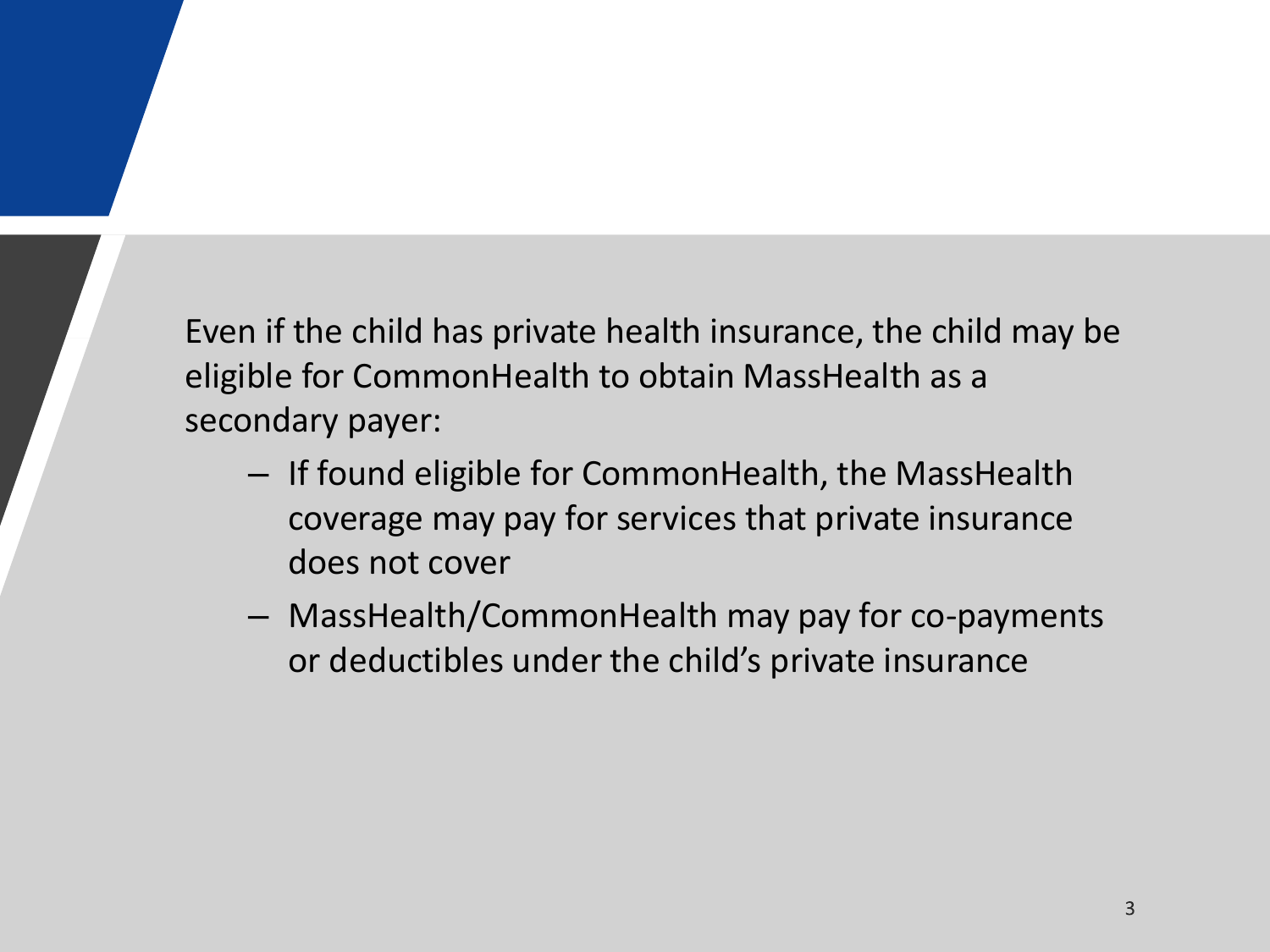#### How to apply for CommonHealth?

Family must complete the MassHealth application ("Application for Health and Dental Coverage and Help Paying Costs") [form ACA-3]:

- Answer "Yes" on Question # 13 regarding the child: "Do you have an injury, illness, or disability (including a disabling mental health condition) that has lasted or is expected to last for at least 12 months? (If legally blind, answer "YES")"
- If the child is enrolled in other health coverage (ex: parent's employersponsored plan), be sure to include that information in STEP 4 ("Your Household's Health Coverage")of the application (p. 18)

\*\*If any questions on completing the MassHealth application, call MassHealth Customer Service Center: 1-800-841-2900

Link to MassHealth Application form (ACA-3):

[https://www.mass.gov/doc/massachusetts-application-for-health-and-dental-coverage](https://www.mass.gov/doc/massachusetts-application-for-health-and-dental-coverage-and-help-paying-costs-0/download)and-help-paying-costs-0/download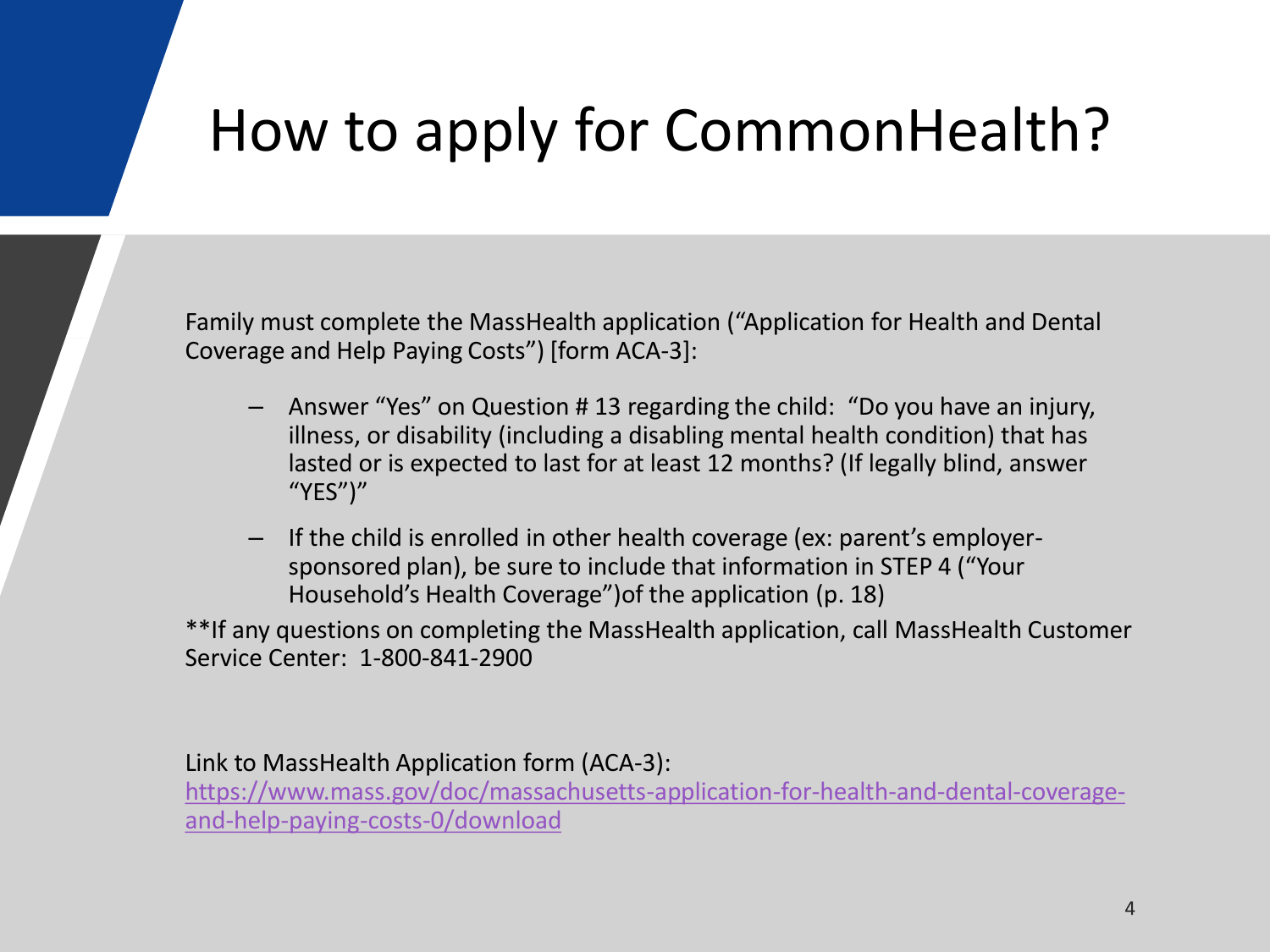#### Child Disability Supplement

Family must also complete the MassHealth "Child Disability Supplement"

\*\*If help is needed with this form, call the UMASS Disability Evaluation Services (DES) Help Line at 1-888-497-9890

- Make sure to include a list of the medical/non-medical sources of most recent medical records evaluations and reports that describe the child's condition(s)
- There must be a signed 'Medical Records Release Form' provided for each source listed

MassHealth Child Disability Supplement can be found here: <https://www.mass.gov/doc/masshealth-child-disability-supplement-english/download>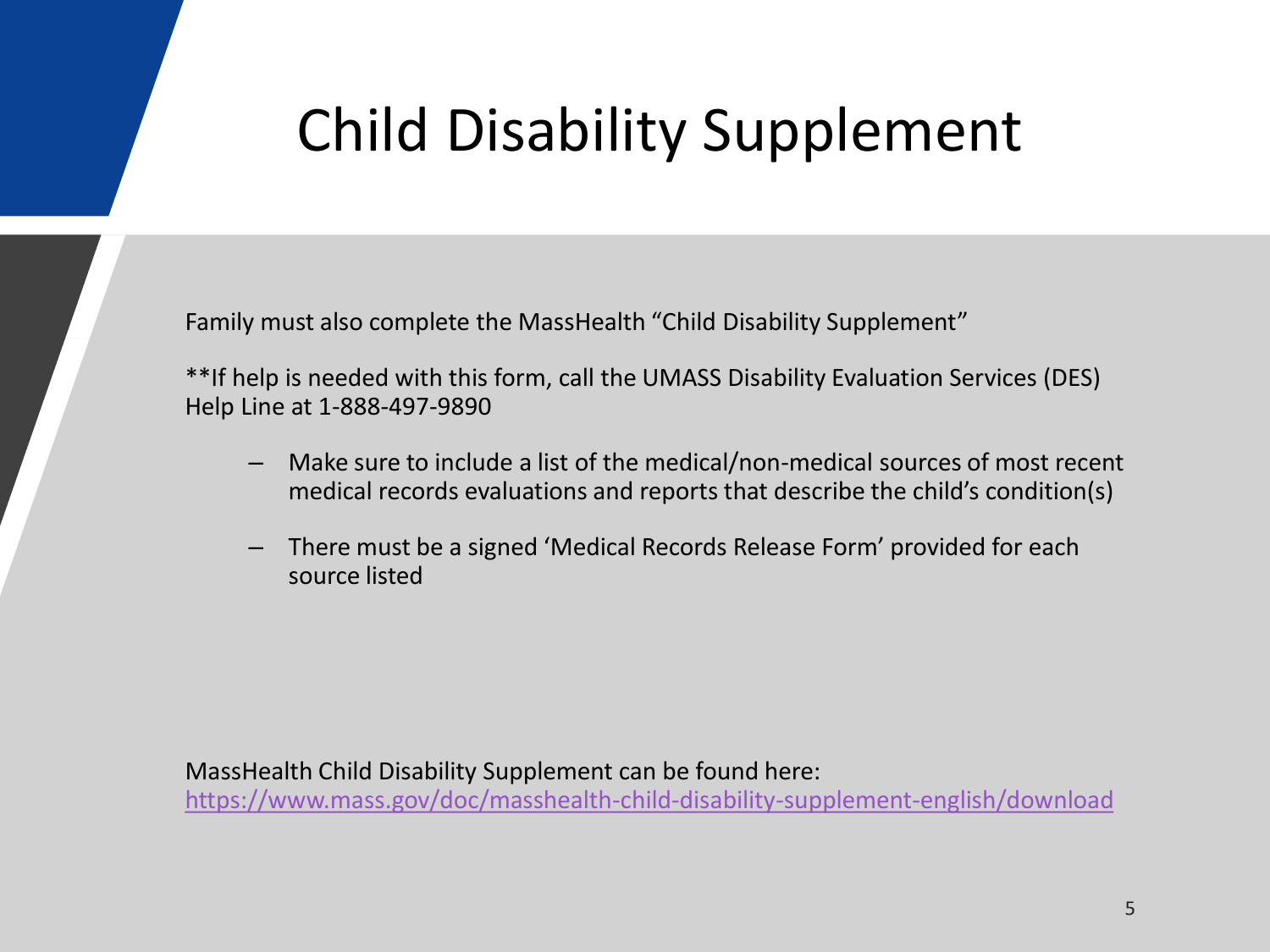# Where are the forms sent?

Each form is mailed to a different location (addresses are included on the forms) ACA-3 Form is mailed to:

> Health Insurance Processing Center P.O. Box 4405 Taunton, MA 02780

Or Fax to: 857-323-8300

MASSHealth Child Disability Supplement is mailed to:

Disability Evaluation Services UMASS Medical DES P.O. Box 2796 Worcester, MA. 01613-2796

\*\*If further questions after submitting the Child Disability Supplement, Contact DES at: 1-800-888-3420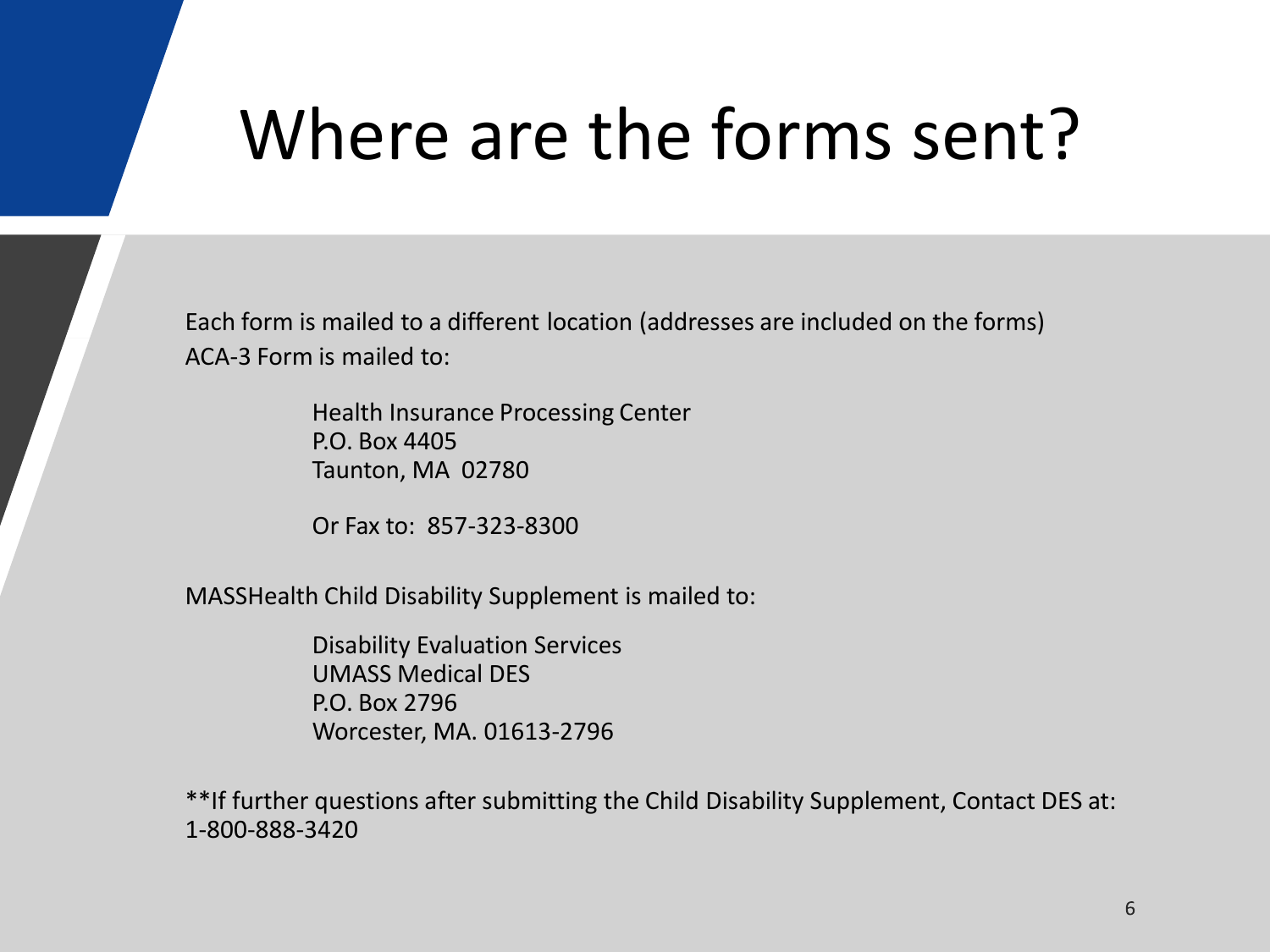# IMPORTANT NOTE:

- The DES will check the MassHealth system to make sure the ACA-3 has been received by MassHealth. The DES will NOT process the Disability Supplement without a MassHealth application showing in the system
- The family can expect a 'denial notice' from MassHealth regarding 'MassHealth Standard' eligibility for the whole family BEFORE the medical/disability determination is made on the child's CommonHealth eligibility
- If the CommonHealth Application is approved, the parents will receive the Approval Notice , and may be charged a monthly premium based on household income and family size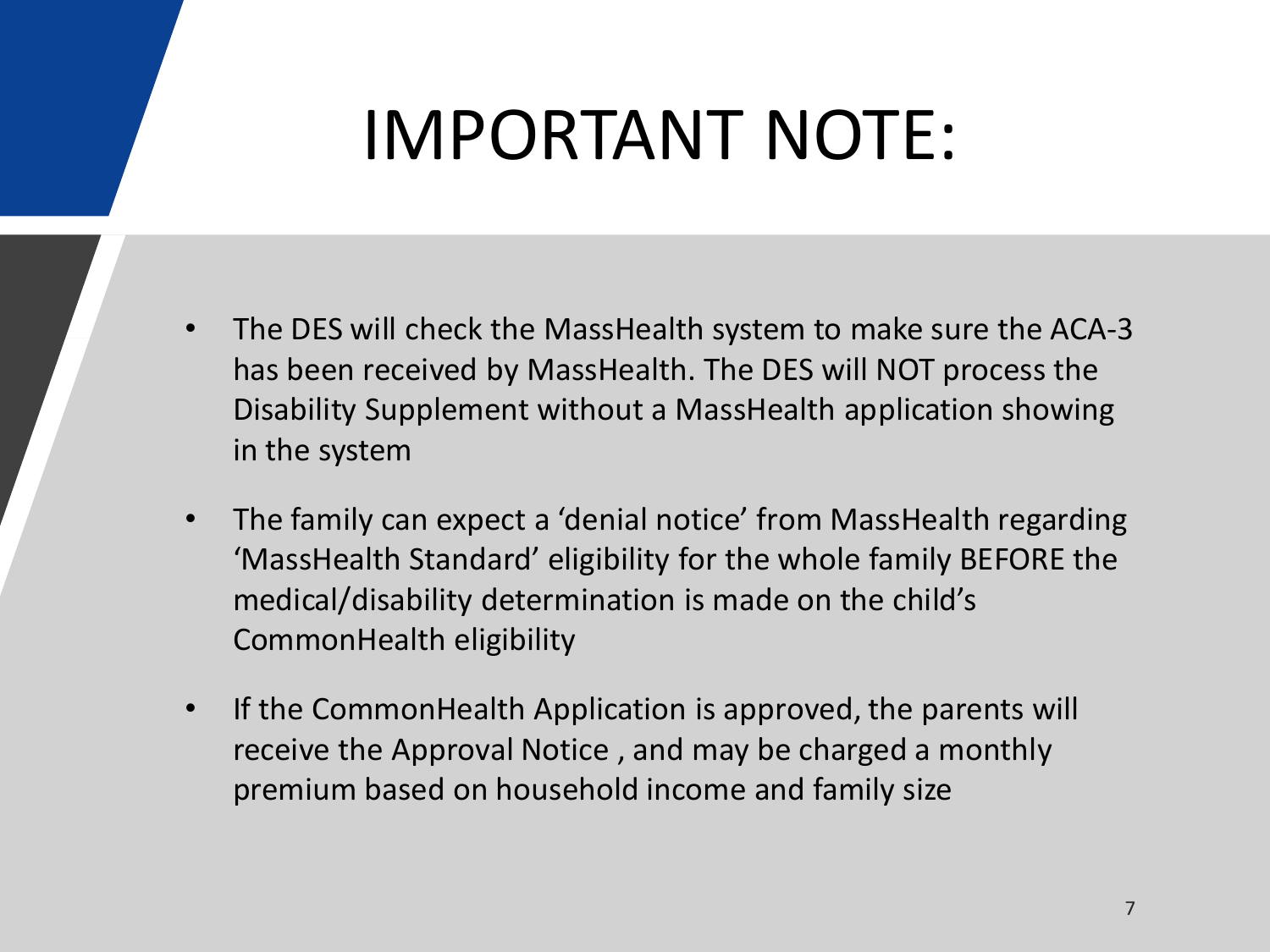#### MassHealth Standard/CommonHealth Premium Assistance (MSCPA)

- If a child is enrolled in CommonHealth, SSI, or the Kaileigh Mulligan Home Care Program, and has employer sponsored private health insurance or COBRA (Or is eligible for another form of group health insurance), the family may be eligible for premium assistance from MassHealth
- The Premium Assistance may be in the form of a direct payment to the employer or insurance company, or as reimbursement to the family

To Apply for Premium Assistance, contact the Premium Assistance Unit at 1-800- 862-4840 (or 1-800-462-1120 and then press 1) to obtain application forms to be completed by the employed parent and the employer.

MassHealth Premium Assistance Application form: <https://www.mass.gov/doc/pa-application/download>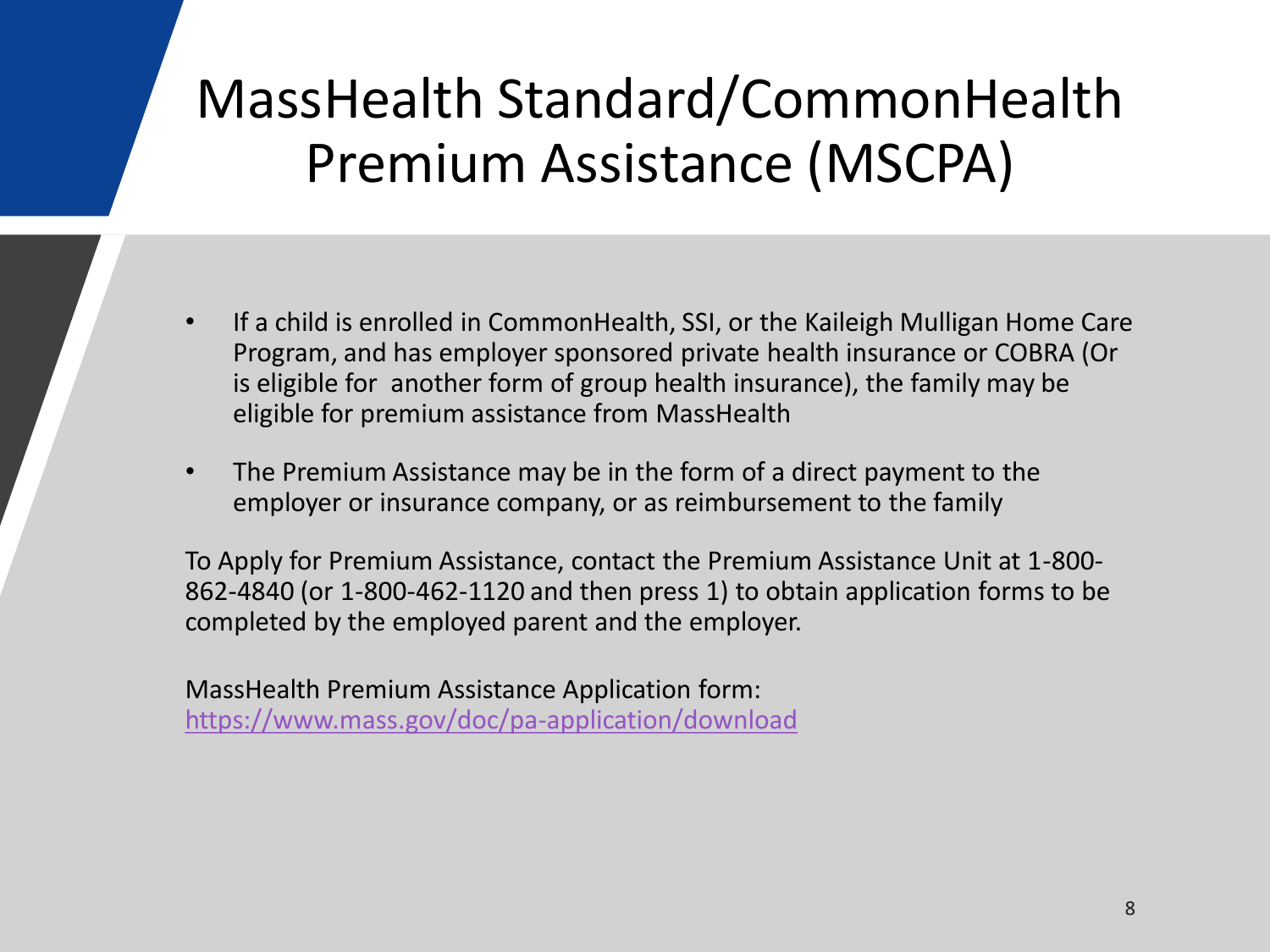## For MassHealth Members:

- For further information on combining both private and public insurance to maximize health benefits, contact the Enhanced Coordination of Benefits (ECOB) Unit at 1-833- 886-3262.
- ECOB works with MassHealth members to ensure they receive the most comprehensive insurance coverage available
- ECOB Benefit Coordinators help identify available coverage, and work with the Premium Assistance Program to reimburse eligible MassHealth members for the cost of private group health insurance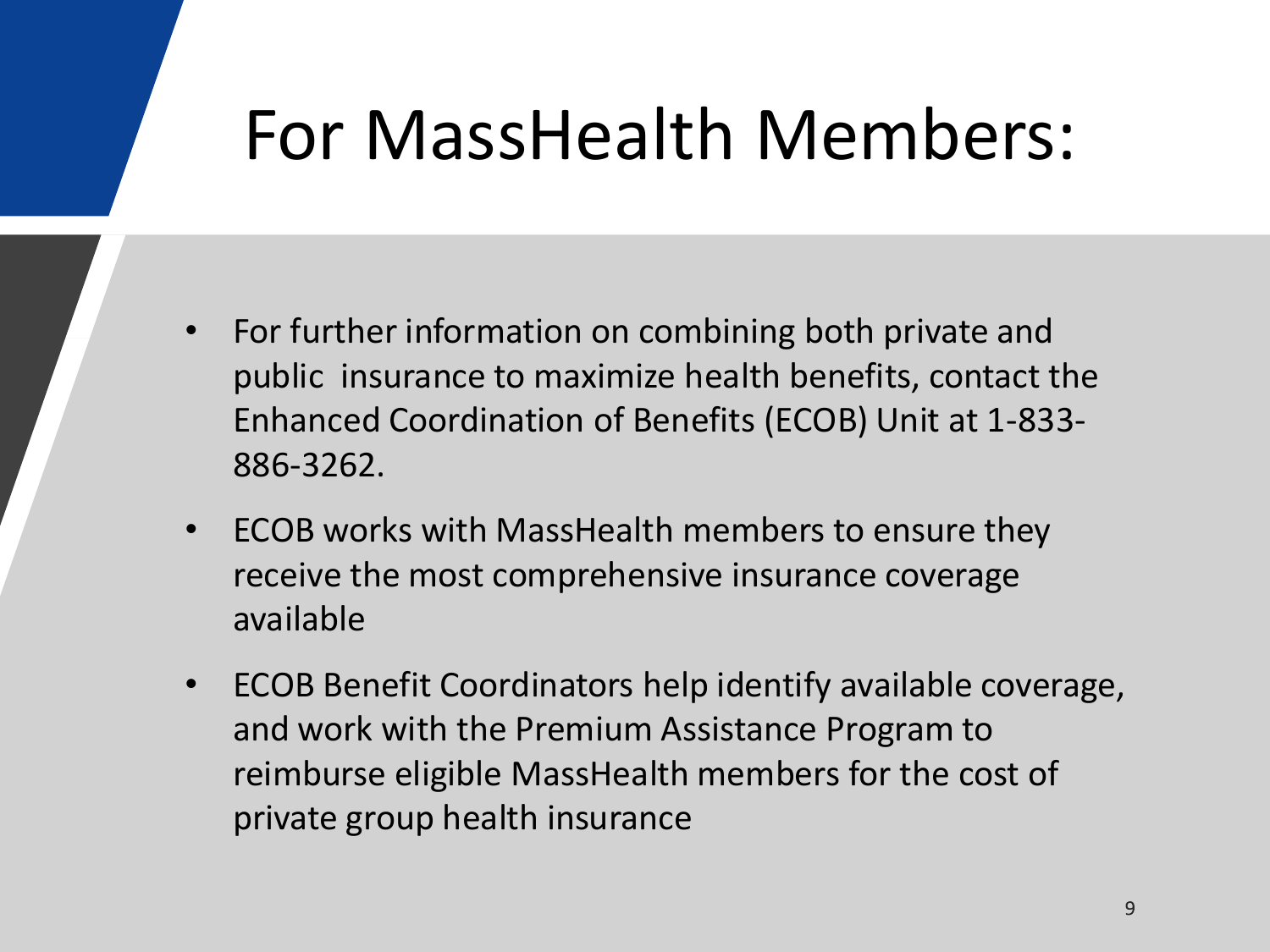#### CommonHealth and Other MassHealth Programs

Resources:

MassHealth Member Booklet

[https://www.mass.gov/doc/member-booklet-for-health-and-dental](https://www.mass.gov/doc/member-booklet-for-health-and-dental-coverage-and-help-paying-costs-0/download)coverage-and-help-paying-costs-0/download

MassHealth Member Forms | Mass.gov <https://www.mass.gov/service-details/masshealth-member-forms>

A Bridge to Adult Health Coverage and Financial Benefits (brochure) [https://www.mass.gov/doc/a-bridge-to-adult-health-coverage-and](https://www.mass.gov/doc/a-bridge-to-adult-health-coverage-and-financial-benefits-in-massachusetts-0/download)financial-benefits-in-massachusetts-0/download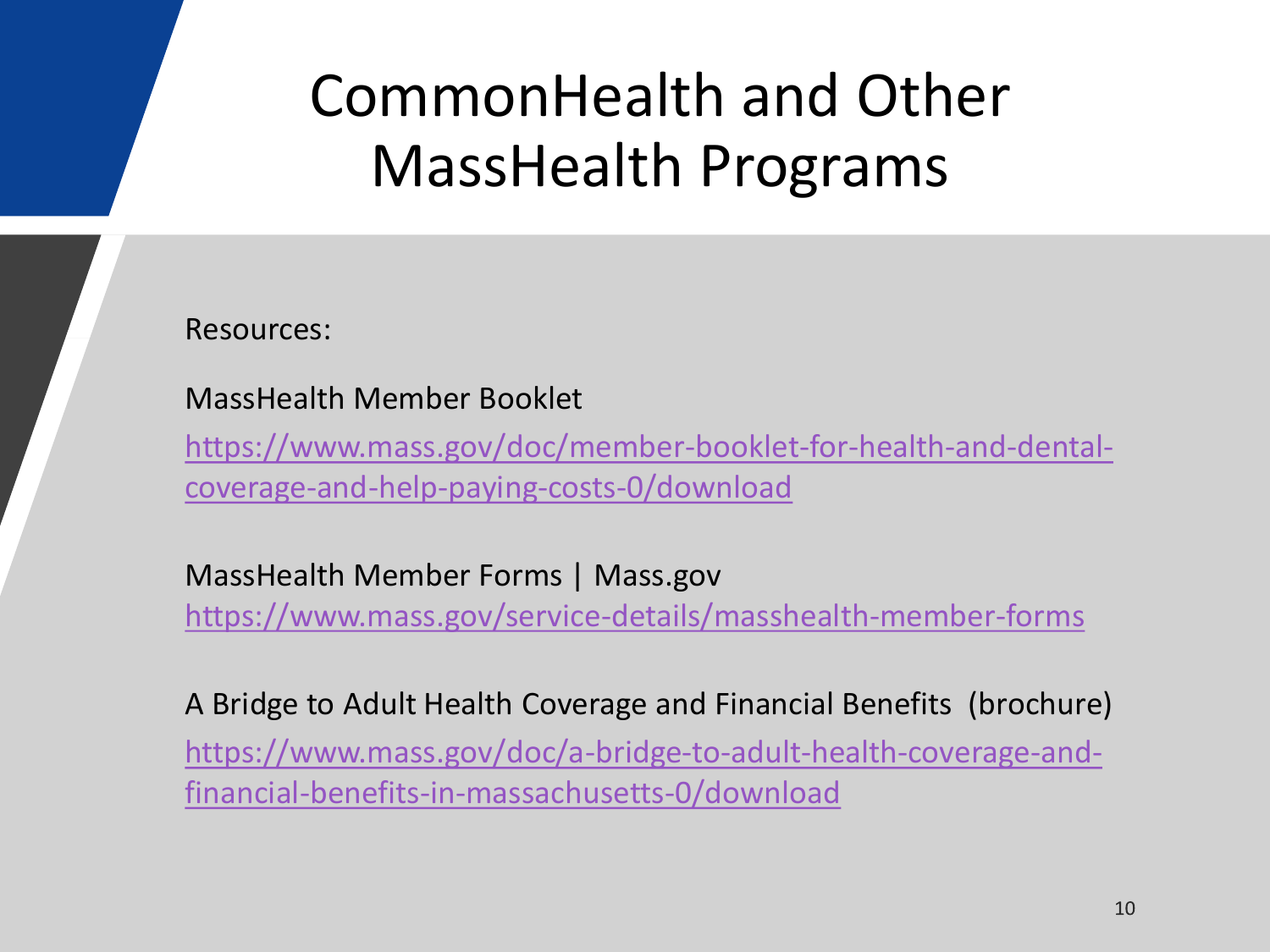#### Kaileigh Mulligan Program (Home Care for Children with Disabilities)

A waiver program of Massachusetts that allows certain children (under age 18) with severe disabilities to live at home and receive MassHealth without counting the income and assets of their parents for eligibility.

- The child's medical needs must be severe enough to require a level of care equal to that provided in a hospital or pediatric nursing facility
- The cost to MassHealth cannot be greater than what it would cost for the child to live in a hospital setting or a nursing facility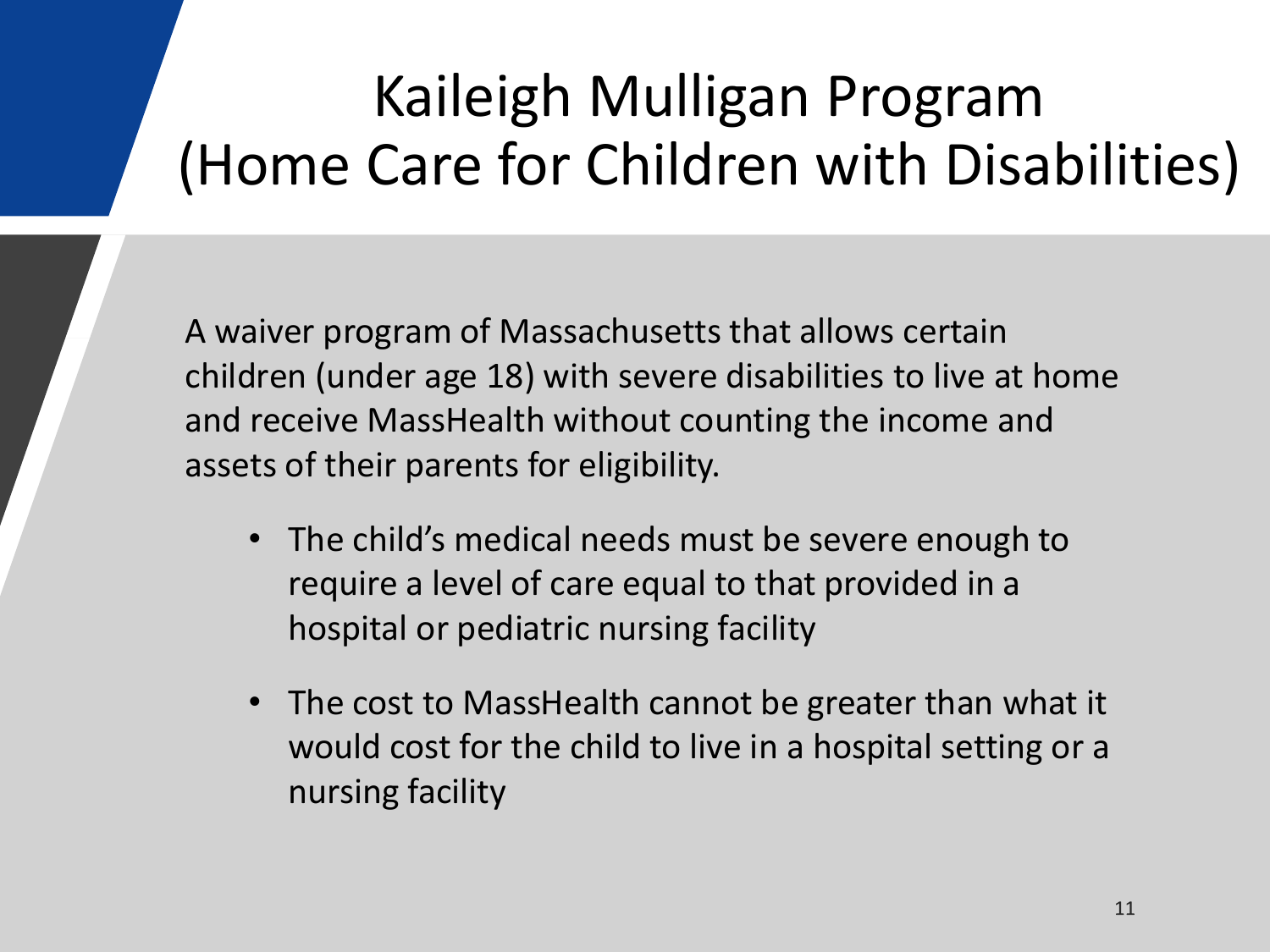## Who can get Kaileigh Mulligan Home Care?

Children who have severe medical conditions and meet the following may qualify:

- Child is technology dependent and/or requires 2 skilled nursing care needs
- Family is committed to providing care at home
- Family income and/or resources exceeds SSI and MassHealth Standard Limits
- Child's own financial resources are limited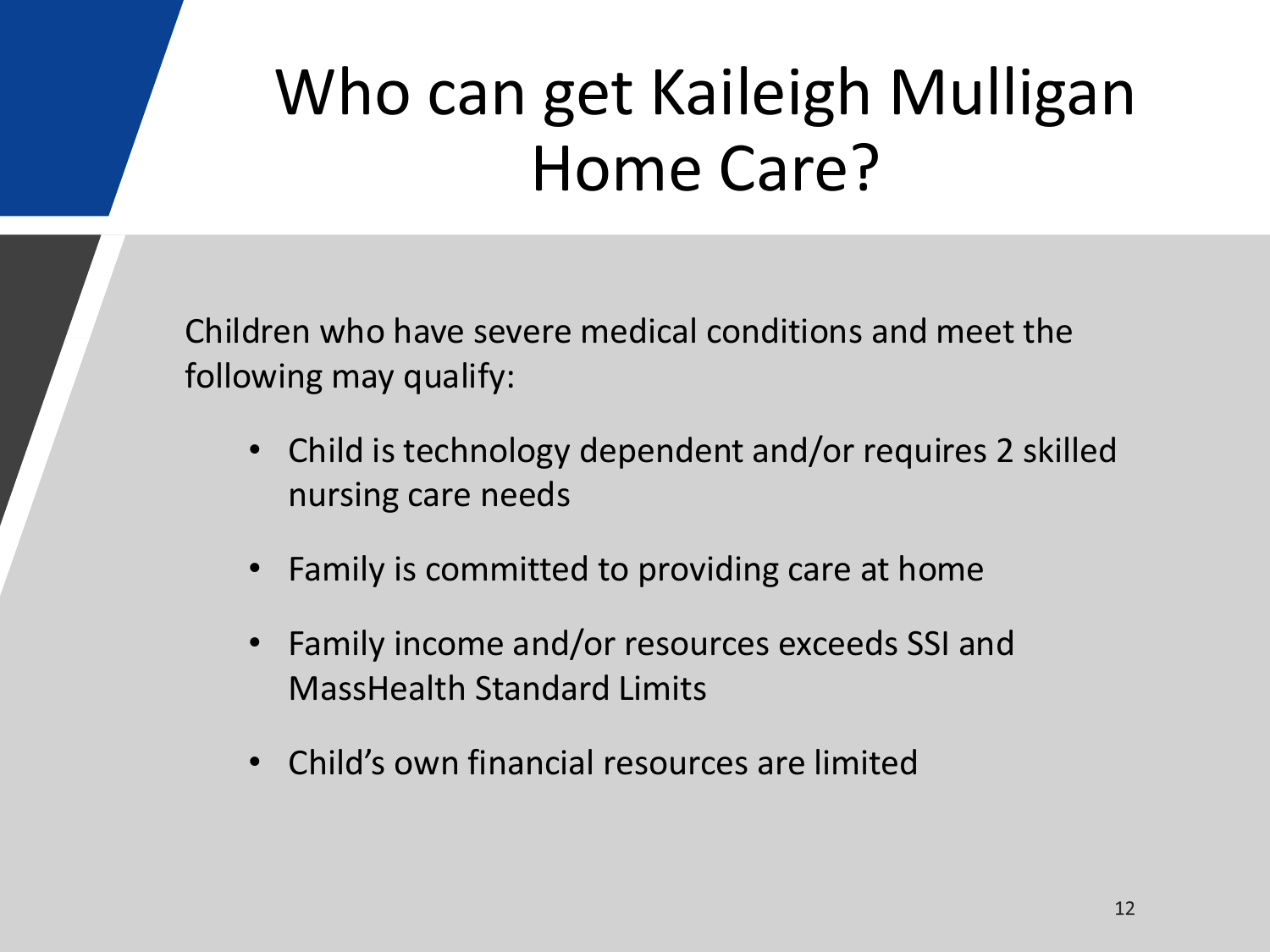## How to apply to the Kaileigh Mulligan Program

- Call the Northeast MassHealth Enrollment Center (MEC) at 1-800-408-1253 for an application for Kaileigh Mulligan
- The 2 forms that must be completed are:
	- MassHealth Application for Seniors and People Needing Long-Term Care Services
	- The Disability Supplement for Children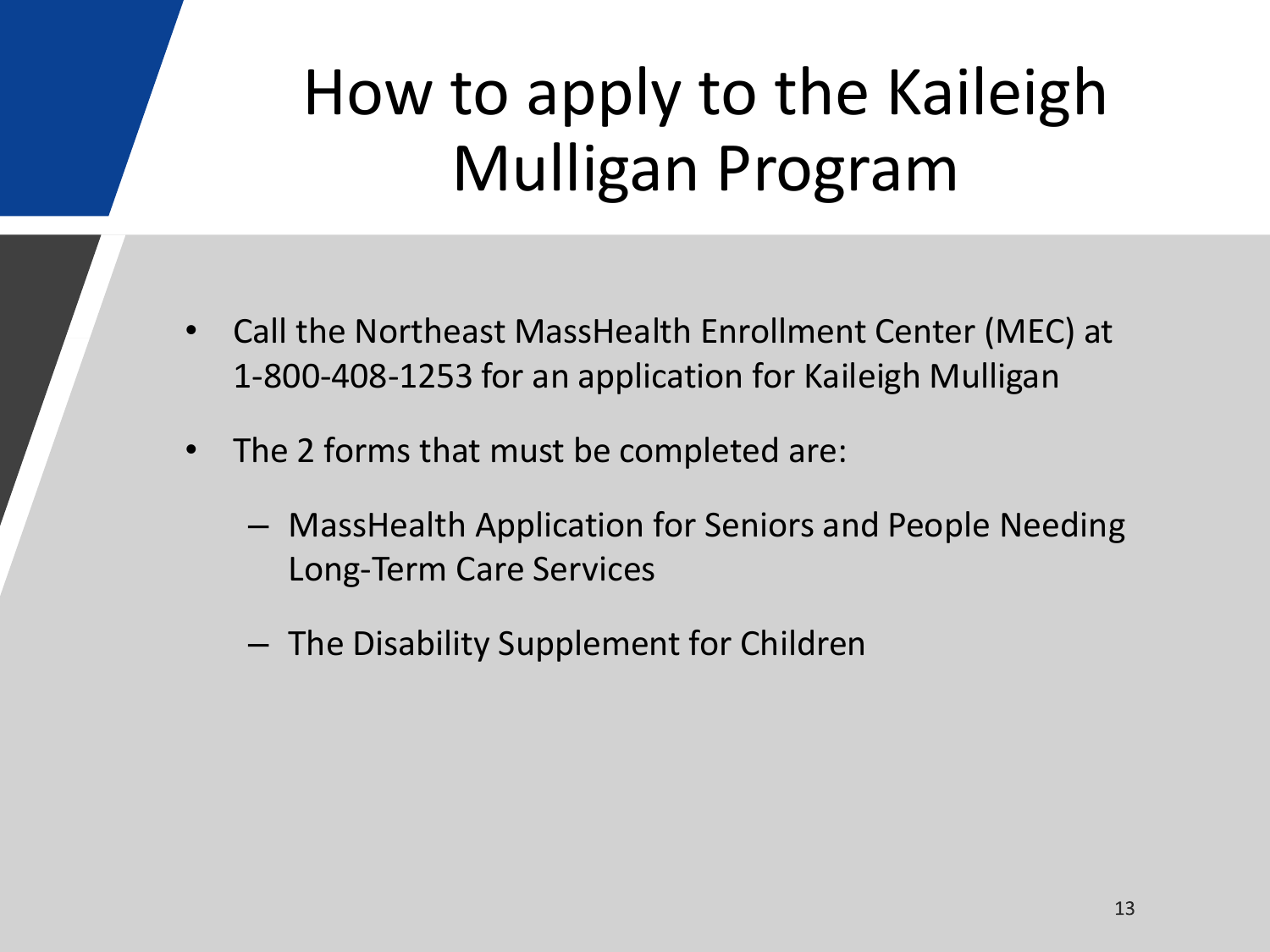# Benefits of becoming eligible for Kaileigh Mulligan Program

- Child would be allowed to remain or return home with MassHealth coverage (even if the child has primary private health coverage)
- Coverage may provide payment for costs that are not covered by private insurance (i.e. medical and home-based nursing care, and certain medical equipment and supplies for the child)
- Child enrolled in the Kaileigh Mulligan Program who has private group insurance may also qualify for Premium Assistance (MSCPA)